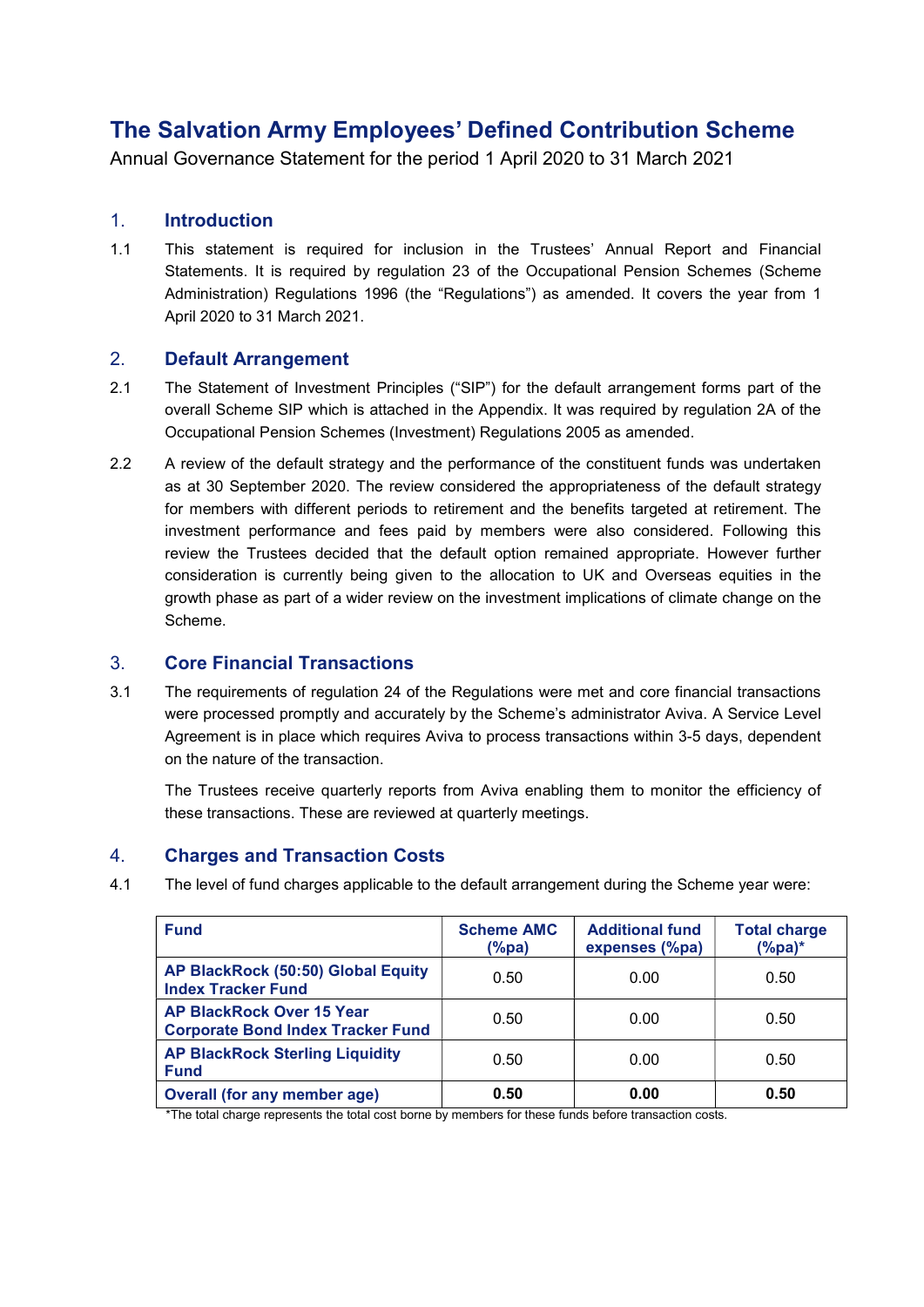4.2 The levels of transaction costs applicable to the default arrangement during the Scheme year were:

| <b>Fund</b>                                                                  | <b>Buying &amp;</b><br><b>Selling</b><br>(%) | <b>Lending &amp;</b><br><b>Borrowing</b><br>(%) | Total<br>transaction<br>costs<br>(%) |
|------------------------------------------------------------------------------|----------------------------------------------|-------------------------------------------------|--------------------------------------|
| AP BlackRock (50:50) Global Equity Index<br><b>Tracker Fund</b>              | 0.0815                                       | 0.0041                                          | 0.0856                               |
| <b>AP BlackRock Over 15 Year Corporate</b><br><b>Bond Index Tracker Fund</b> | 0.1443                                       | 0.0002                                          | 0.1445                               |
| <b>AP BlackRock Sterling Liquidity Fund</b>                                  | 0.0144                                       | 0.0000                                          | 0.0144                               |

4.3 The levels of charges applicable to the Scheme's other investment funds during the Scheme year were:

| <b>Fund</b>                                                              | <b>Scheme AMC</b><br>(%pa) | <b>Additional fund</b><br>expenses (%pa) | <b>Total charge</b><br>(%pa)* |
|--------------------------------------------------------------------------|----------------------------|------------------------------------------|-------------------------------|
| <b>AP BlackRock Pacific Rim Equity</b><br><b>Index Tracker Fund</b>      | 0.50                       | 0.00                                     | 0.50                          |
| <b>AP BlackRock Emerging Markets</b><br><b>Equity Index Tracker Fund</b> | 0.68                       | 0.06                                     | 0.74                          |
| <b>AP Baillie Gifford International Fund</b>                             | 0.70                       | 0.03                                     | 0.73                          |
| <b>AP BlackRock UK Equity Fund</b>                                       | 0.70                       | 0.03                                     | 0.73                          |
| <b>AP BlackRock UK Equity Index</b><br><b>Tracker Fund</b>               | 0.50                       | 0.00                                     | 0.50                          |
| AP BlackRock World (ex-UK) Equity<br><b>Index Tracker Fund</b>           | 0.50                       | 0.00                                     | 0.50                          |
| <b>AP Stewardship UK Equity Income</b><br><b>Fund</b>                    | 0.50                       | 0.00                                     | 0.50                          |
| <b>AP Stewardship International Fund</b>                                 | 0.50                       | 0.00                                     | 0.50                          |
| <b>AP Property Fund</b>                                                  | 0.50                       | 0.00                                     | 0.50                          |
| <b>AP HSBC Islamic Global Equity</b><br><b>Index Fund</b>                | 0.50                       | 0.30                                     | 0.80                          |

\* The total charge represents the total cost borne by members for these funds before transaction costs.

The AP Stewart Investors Global Emerging Markets Leaders Fund was closed on 18 February 2021 and no longer forms part of the Scheme's fund range.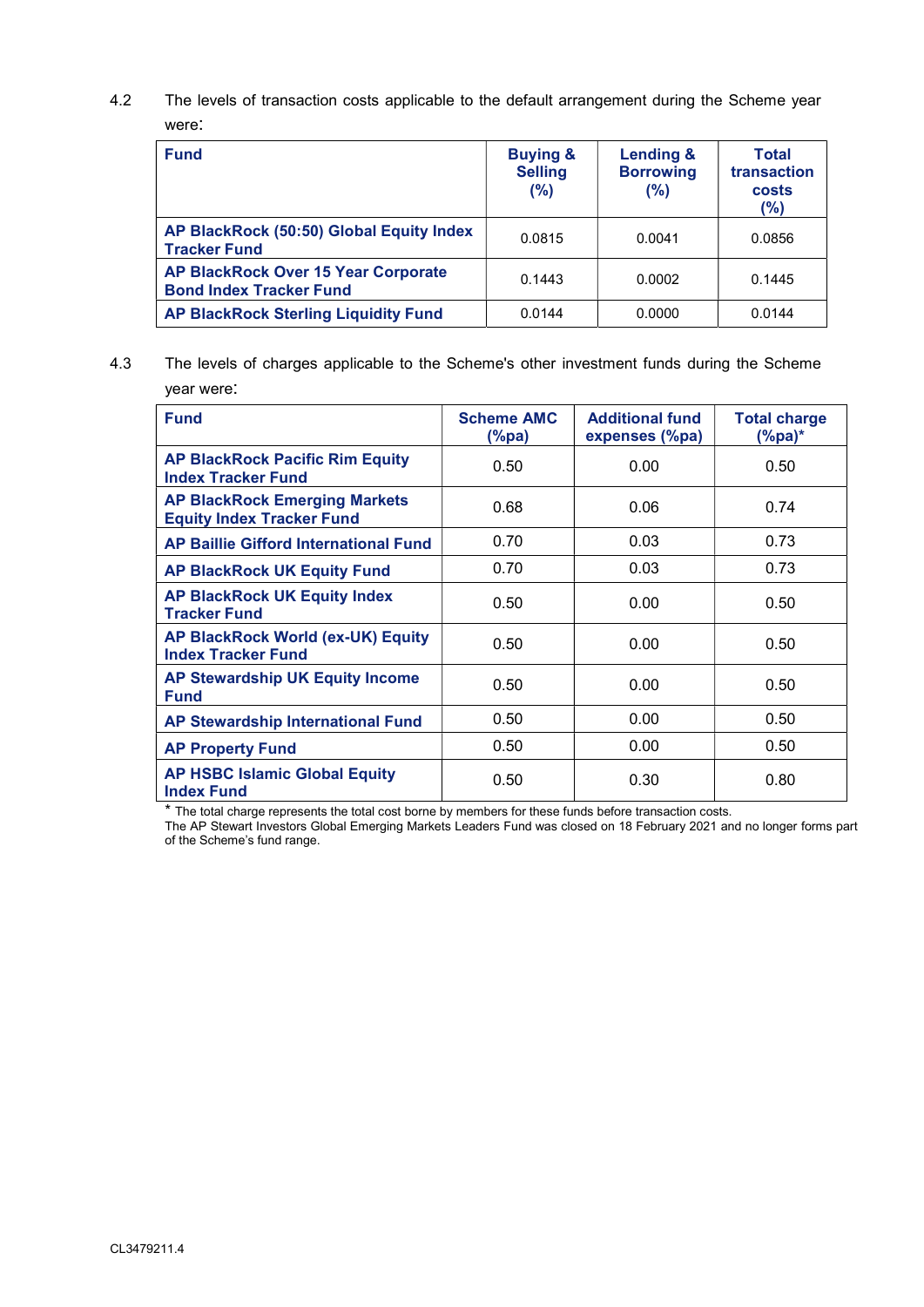4.4 The levels of transaction costs applicable to the Scheme's other investment funds during the Scheme year were:

| <b>Fund</b>                                                           | <b>Buying &amp;</b><br><b>Selling</b> | <b>Lending &amp;</b><br><b>Borrowing</b> | <b>Total</b><br>transaction<br>costs |
|-----------------------------------------------------------------------|---------------------------------------|------------------------------------------|--------------------------------------|
|                                                                       | (%)                                   | (%)                                      | (%)                                  |
| <b>AP BlackRock Pacific Rim Equity Index</b><br><b>Tracker Fund</b>   | 0.1002                                | 0.0000                                   | 0.1002                               |
| <b>BlackRock Emerging Markets Equity</b><br><b>Index Tracker Fund</b> | 0.0107                                | 0.0139                                   | 0.0246                               |
| <b>AP Baillie Gifford International Fund</b>                          | 0.0736                                | 0.0000                                   | 0.0736                               |
| <b>AP BlackRock UK Equity Fund</b>                                    | 0.3918                                | 0.0026                                   | 0.3944                               |
| <b>AP BlackRock UK Equity Index Tracker</b><br><b>Fund</b>            | 0.2494                                | 0.0054                                   | 0.2548                               |
| AP BlackRock World (ex-UK) Equity Index<br><b>Tracker Fund</b>        | 0.0399                                | 0.0021                                   | 0.0420                               |
| AP Stewardship UK Equity Income Fund                                  | 0.0915                                | 0.0000                                   | 0.0915                               |
| <b>AP Stewardship International Fund</b>                              | 0.1809                                | 0.0000                                   | 0.1809                               |
| <b>AP Property Fund</b>                                               | 0.1244                                | 0.0000                                   | 0.1244                               |
| <b>AP HSBC Islamic Global Equity Index</b><br><b>Fund</b>             | 0.0248                                | 0.0000                                   | 0.0248                               |

4.5 The Trustees assessed the extent to which the charges together with the additional transaction costs represented good value for members and have concluded that they did.

4.6 The Trustees' assessment included identifying all member-borne expenses and the services to which they related. The performance and breadth of services were considered based on administration reports on performance against service level agreements, investment performance reports and feedback from member nominated trustees. In addition, statistics on members' fund selections and website usage were analysed. The member-borne expenses and services were then considered in the light of the experience of the Trustees and their advisors.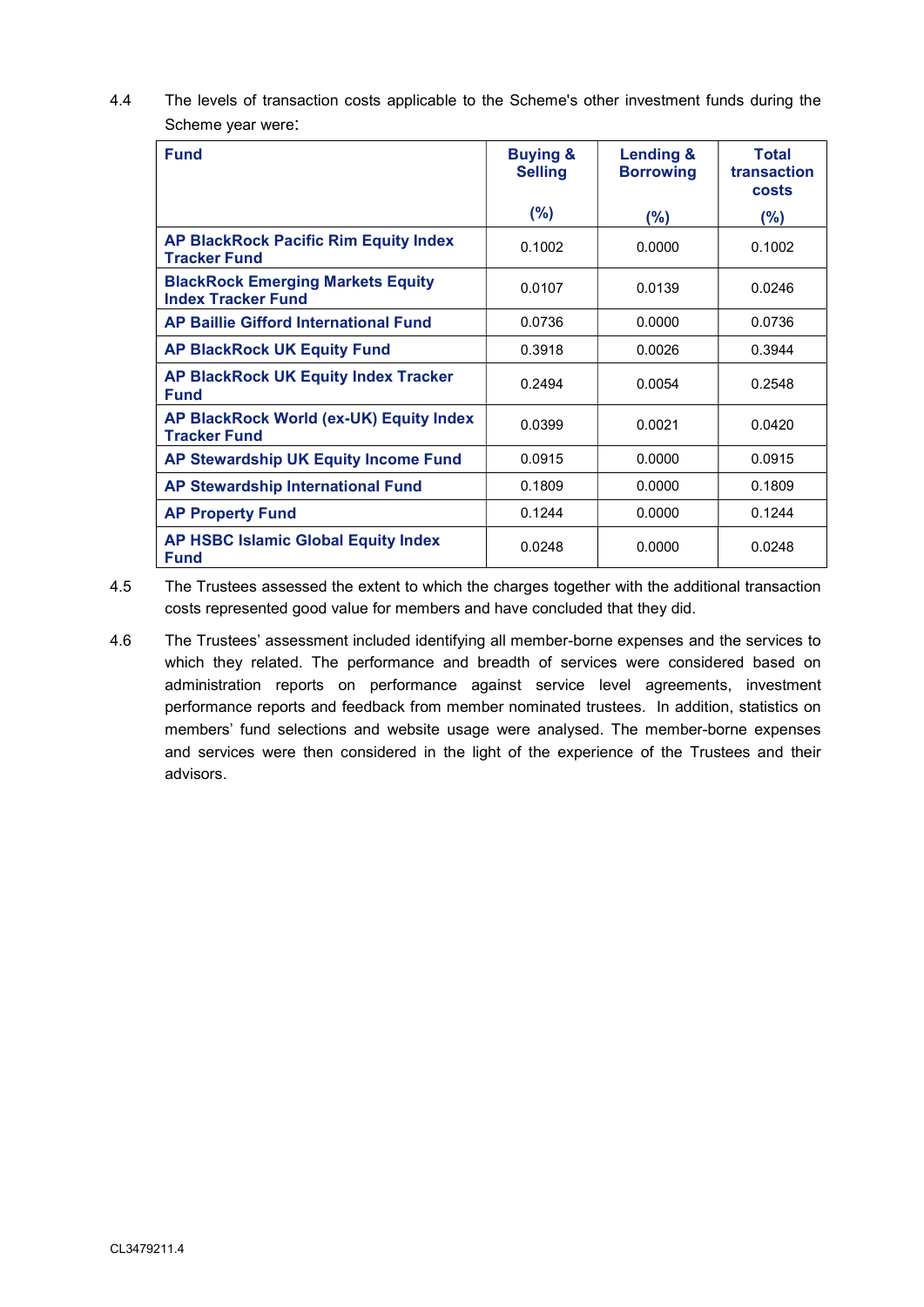4.7 An illustration of the cumulative effect of charges and transaction costs over time is provided in the table below.

It shows the difference between pension pot size with and without annual charges being deducted from the pot. Projections are displayed for a member using the default arrangement, as well as for a member investing in a single fund until retirement (three different funds have been illustrated).

It should be noted that the purpose of this illustration is purely to provide an example of how charges affect the pension pot size over time, and should not be used as a guide as to expected future returns.

|                    | Projected pension pot in today's money |                               |                          |                                                        |                          |                                                       |                          |                                                                 |
|--------------------|----------------------------------------|-------------------------------|--------------------------|--------------------------------------------------------|--------------------------|-------------------------------------------------------|--------------------------|-----------------------------------------------------------------|
|                    |                                        | <b>Default</b><br>arrangement |                          | <b>AP Baillie Gifford</b><br><b>International Fund</b> |                          | <b>AP Stewardship UK</b><br><b>Equity Income Fund</b> |                          | <b>AP BlackRock</b><br><b>Sterling Liquidity</b><br><b>Fund</b> |
| Years<br>projected | <b>Before</b><br>charges               | After<br>charges              | <b>Before</b><br>charges | After<br>charges                                       | <b>Before</b><br>charges | After<br>charges                                      | <b>Before</b><br>charges | After<br>charges                                                |
| Start              | £3,500                                 | £3,500                        | £3,500                   | £3,500                                                 | £3,500                   | £3,500                                                | £3,500                   | £3,500                                                          |
| 1                  | £5,444                                 | £5,413                        | £5,444                   | £5,401                                                 | £5,444                   | £5,412                                                | £5,234                   | £5,207                                                          |
| 3                  | £9,591                                 | £9,455                        | £9,591                   | £9,405                                                 | £9,591                   | £9,454                                                | £8,677                   | £8,571                                                          |
| 5                  | £14,103                                | £13,805                       | £14,103                  | £13,695                                                | £14,103                  | £13,802                                               | £12,088                  | £11,871                                                         |
| 10                 | £27,186                                | £26,161                       | £27,186                  | £25,790                                                | £27,186                  | £26,151                                               | £20,481                  | £19,850                                                         |
| 15                 | £43,278                                | £40,935                       | £43,278                  | £40,100                                                | £43,278                  | £40,912                                               | £28,694                  | £27,472                                                         |
| 20                 | £63,019                                | £58,559                       | £63,019                  | £56,992                                                | £63,019                  | £58,516                                               | £36,740                  | £34,768                                                         |
| 25                 | £87,187                                | £79,539                       | £87,187                  | £76,894                                                | £87,187                  | £79,467                                               | £44,633                  | £41,766                                                         |
| 30                 | £116,721                               | £104,474                      | £116,721                 | £100,303                                               | £116,721                 | £104,359                                              | £52,386                  | £48,494                                                         |
| 35                 | £152,759                               | £134,064                      | £152,759                 | £127,798                                               | £152,759                 | £133,891                                              | £60,012                  | £54,977                                                         |
| 40                 | £191,192                               | £164,321                      | £196,681                 | £160,050                                               | £196,681                 | £168,884                                              | £67,523                  | £61,239                                                         |
| 45                 | £217,585                               | £182,986                      | £250,157                 | £197,842                                               | £250,157                 | £210,304                                              | £74,930                  | £67,301                                                         |

Notes:

- Projected pension pot values are in today's terms and do not need to be reduced further for the effect of inflation
- The starting pot size is assumed to be £3,500
- Monthly contributions are assumed until retirement, starting at a rate of £150 per month and increasing annually at 0.5% pa above inflation
- Inflation is assumed to be 2.5% each year
- The projected fees and growth rates (gross of fees) above inflation for the funds are as follows:

| Fund                                                                          | <b>Assumed growth</b><br>rate above<br>inflation (% pa) | <b>Assumed total</b><br>charge **<br>(% pa) |
|-------------------------------------------------------------------------------|---------------------------------------------------------|---------------------------------------------|
| AP BlackRock (50:50) Global Equity Index Tracker<br>Fund*                     | 4.00                                                    | 0.5856                                      |
| <b>AP BlackRock Over 15 Year Corporate Bond Index</b><br><b>Tracker Fund*</b> | 1.25                                                    | 0.6445                                      |
| <b>AP BlackRock Sterling Liquidity Fund*</b>                                  | $-1.00$                                                 | 0.5144                                      |
| <b>AP Baillie Gifford International Fund</b>                                  | 4.00                                                    | 0.8036                                      |
| <b>AP Stewardship UK Equity Income Fund</b>                                   | 4.00                                                    | 0.5915                                      |

\*Included within the default arrangement

\*\*Including assumed future transaction costs in line with the level reported above for the Scheme year